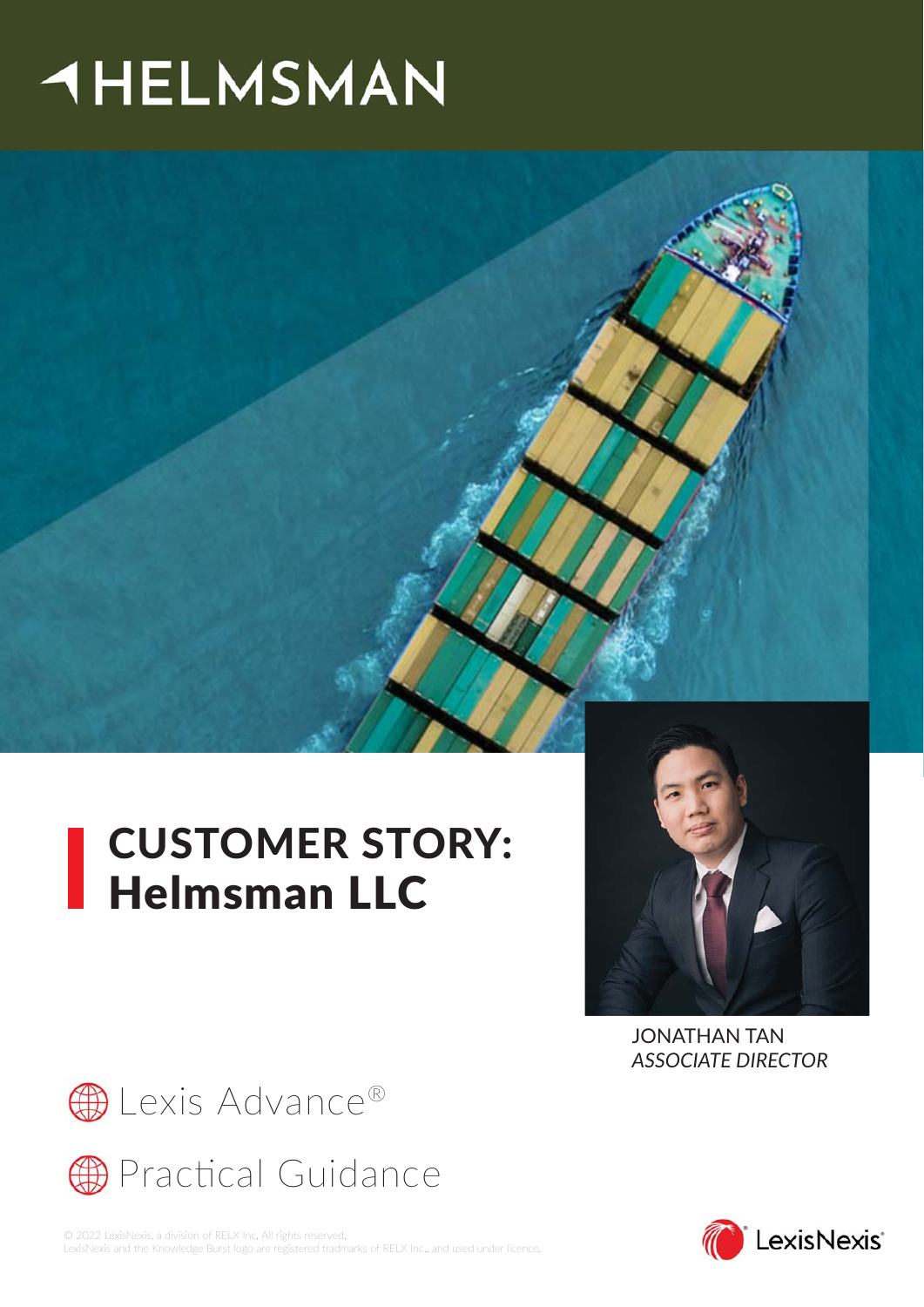

Successfully navigating the high-stakes worlds of shipping and commodities requires specialist expertise.

#### Meet **Helmsman LLC**.

Founded in April 2019, Helmsman has grown to become a leading law firm with a deep and dedicated focus on shipping and commodities. In Singapore, London and Hong Kong, their team of lawyers and specialist consultants advise on shipping practices, commodity transactions, financing, and dispute resolution around the globe.

Helmsman is the first port of call for some of the world's largest commodity traders, protection and indemnity clubs, shipowners and charterers. Many of them are long-term, repeat clients who seek Helmsman's counsel on various aspects of their businesses.

Along with transparency, integrity and care, Helmsman LLC serves all with **Plain, Practical advice**.

Over the past 12 months, the firm and its lawyers have been awarded many accolades, including:

- Singapore's Best Law Firms 2022 in practice area of *Arbitration, Mediation and Disputes Resolution, Manpower & Employment and Maritime & Shipping,* The Straits Times.
- Chambers Asia Pacific 2022 recognised Managing Director, Ian Teo and Director, Maureen Poh for various categories under the practice area of *Shipping: Domestic: Litigation*.
- Legal 500 ranked Helmsman LLC in area of Shipping: Local Firms and quoted, "*The team is professional and friendly, especially in the shipping industry,"* and *"Person in charge is very nice and helpful, can easily understand what we want and act quickly."*
- Benchmark Litigation 2021 also ranked Helmsman LLC in the category of *Shipping and Maritime* Firm for litigation and disputes.

#### **LEGAL EXPERTISE**

Plain practical advice. It's not just their motto – and they're more than just award-winning lawyers who

represent clients in court, arbitration or transactions. The team at Helmsman believes that knowing the letter of the law is one thing. But being able to apply the law in a way that gets results is another, more valuable skill entirely.

This is why they live and work to provide fit-forpurpose, commercially viable counsel, based on years of understanding the intricacies of their specialised fields of practice (particularly in shipping and commodities) and of English, Singapore and Hong Kong law. It's advice that works hard, day in, day out, problem solving for better outcomes. And their informal, responsive style means they are there for the clients when they need us, no matter what time zone they're in.

The COVID-19 pandemic presented unprecedented challenges, but was fortunately a period of significant growth for the firm. It has not only thrown up novel legal issues from time to time. It has also revolutionised the way the team at Helmsman works and emphasised the importance of adopting legal tech at the work place – so anyone can work and collaborate anytime anywhere, bearing in mind the government's safe management measures.

#### **ON DIGITAL TRANSFORMATION: WHERE ARE THEY NOW AND WHAT'S NEXT?**

When the firm started out, it was important to be invested in legal tech from the outset – to be cheaper, faster and better. Cloud storage and management of documents eradicated the need for any physical storage of documents – which was particularly important for a start-up that did not have the luxury of space. Legal research tools were, as always, an essential practice of any disputes or transactional practice.

Fortuitously, at about the time the firm was founded, the Law Society together, with the Ministry of Law, Enterprise Singapore and the Info-Communications Media Development Authority of Singapore, launched the 'Tech-celerate for Law' initiative – which provided substantial funding support for Singapore law firm to adopt legal tech solutions.

The team at Helmsman firmly believes adoption of legal tech solutions is fundamental to the success of any legal practice, and is a key driver of improving productivity. Cloud storage and management of documents and legal research tools are but basic solutions today. It is important to